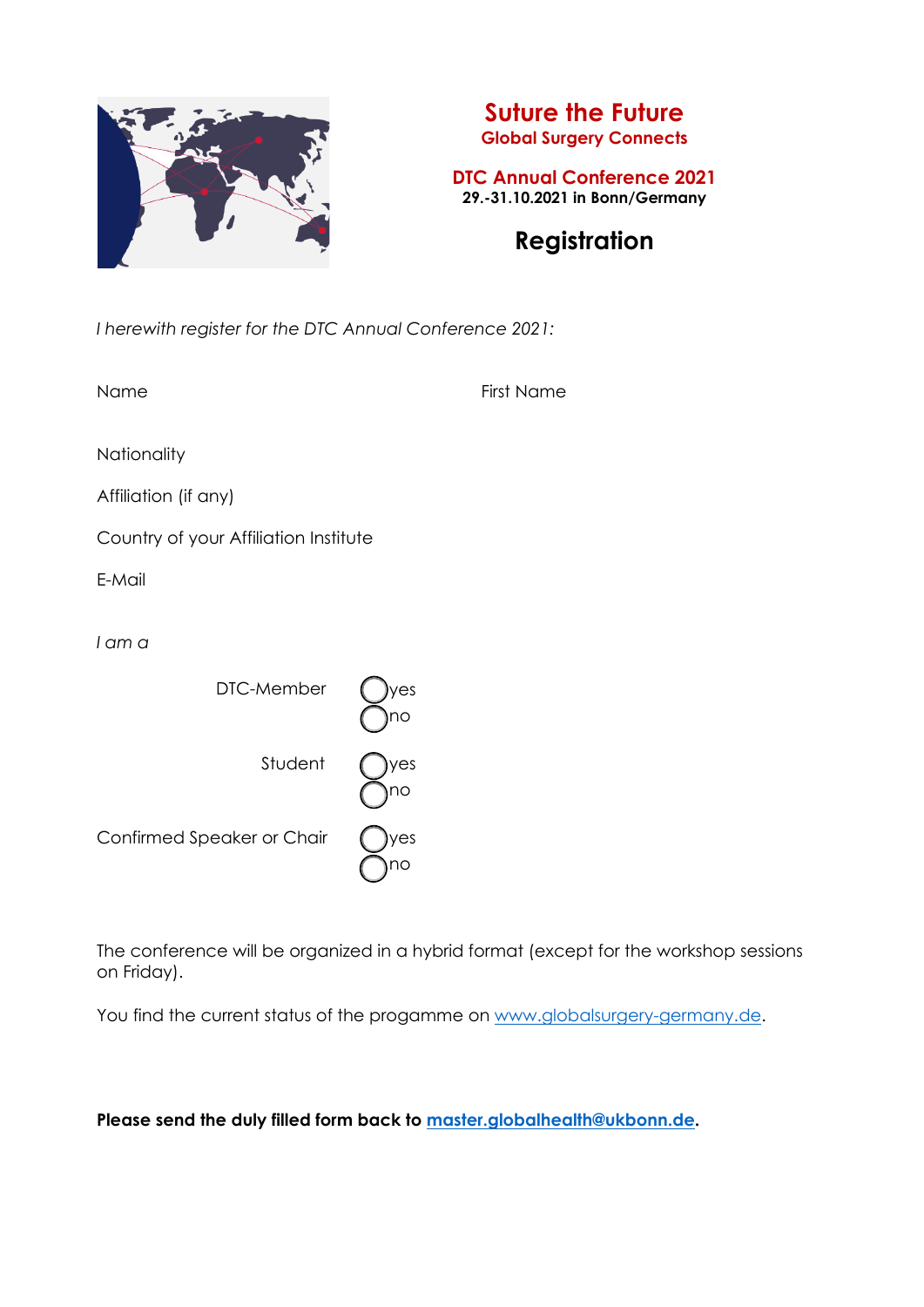

## **Participation fees** are

for the **four workshops** (please also see the information below)

| <b>EUR 30</b> | students and nurses |
|---------------|---------------------|
| EID 100       | nhugiojano          |

EUR 100 physicians

for **on-site** participation in the **symposium** on Friday, Saturday and Sunday:

EUR 130 physicians, public health professionals, etc.

EUR 110 DTC-members

EUR 75 nurses

EUR 20 students

 for **on-site** participation on Saturday **or** Sunday (One-Day-Registration). EUR 80 all professions

for **online** participation in the **symposium**:

EUR 50 all professions, except students

EUR 20 students

Participation fees are reduced by half for invited speakers.

for the **Social Event** on Saturday evening (including main course and one drink)

EUR 25 physicians, public health professionals, etc.

EUR 10 students, nurses

"Invite each other": Please indicate in the form below whether you would invite a guest of LIC/LMIC to the social event (i.e. pay for two persons).

## **Payment**

Fees are due upon registration. You will receive the bank details for the fee transfer together with the confirmation of your registration. If you need a receipt for your institution, please give the details (name, fiscal/VAT number, address) below:

#### **Cancellation Policy**

If the conference can only be held online due to COVID-19 restrictions, the participation fee is reduced to EUR 50 (for students: EUR 20) for the online-format and we will reimburse the difference.

If you withdraw your participation the following rules apply: 100% reimbursement of participation fees up to 30.07.2021. 50% reimbursement of participation fees from 31.07.2021 to 15.10.2021. No reimbursement of participation fees after 15.10.2021.